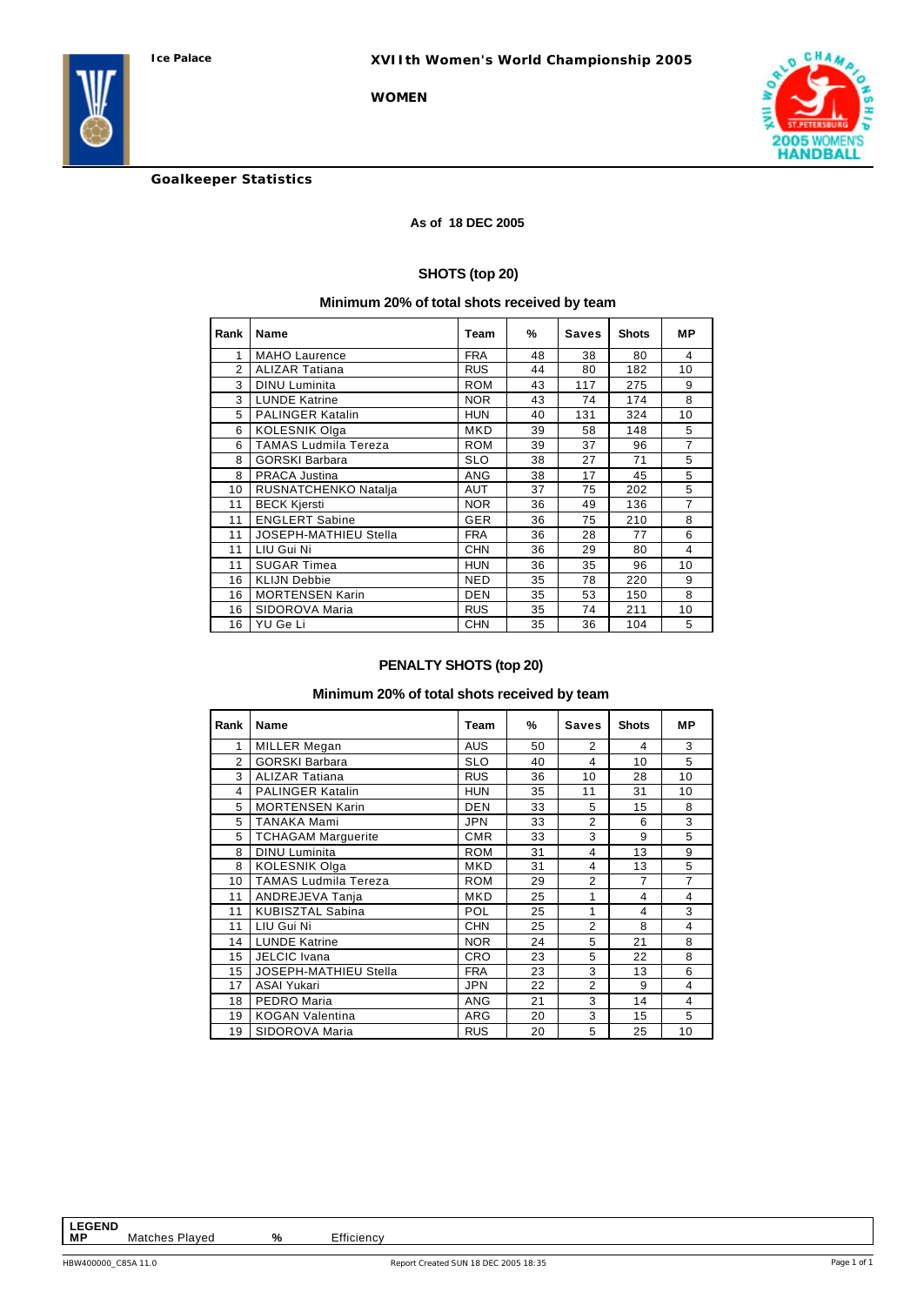# **Individual Statistics**

### **As of 18 DEC 2005**

# **GOALSCORERS (top 40)**

| Rank            | Name                                | Team       | Goals | <b>Shots</b> | %  | 7m Shots         | MР             |
|-----------------|-------------------------------------|------------|-------|--------------|----|------------------|----------------|
| 1               | <b>KRAUSE Nadine</b>                | <b>GER</b> | 60    | 107          | 56 | 15/19            | 9              |
| $\mathbf{1}$    | <b>LOGVIN Tatjana</b>               | <b>AUT</b> | 60    | 94           | 64 | 21/26            | $\overline{5}$ |
| 3               | GÖRBICZ Anita                       | <b>HUN</b> | 56    | 101          | 55 | 18/26            | 9              |
| 4               | <b>JURACK Grit</b>                  | <b>GER</b> | 55    | 102          | 54 | 10/12            | 9              |
| 5               | <b>FRUELUND Katrine</b>             | DEN        | 54    | 98           | 55 | 24/28            | 9              |
| 6               | <b>MESQUITA Idalina Borges</b>      | <b>BRA</b> | 53    | 83           | 64 | 6/9              | $\overline{8}$ |
| 6               | WOO Sun-Hee                         | <b>KOR</b> | 53    | 83           | 64 | 0/1              | 9              |
| 8               | PASICNIK Svitlana                   | CRO        | 52    | 95           | 55 | 23/30            | 8              |
| 8               | <b>REZNIR Olena</b>                 | <b>UKR</b> | 52    | 92           | 57 | 34/43            | 8              |
| 10 <sup>1</sup> | <b>ARDEAN ELISEI Valentina Neli</b> | <b>ROM</b> | 51    | 80           | 64 | 2/4              | 10             |
| 11              | van der WISSEL Pearl                | <b>NED</b> | 50    | 86           | 58 | 2/5              | 9              |
| 12              | <b>GOGIRLA Simona Silvia</b>        | <b>ROM</b> | 49    | 86           | 57 | 19 / 24          | 10             |
| 13              | MEHLMANN Ibolya                     | <b>HUN</b> | 48    | 85           | 56 | 7/12             | 10             |
| 14              | <b>HUH Young-Sook</b>               | <b>KOR</b> | 47    | 82           | 57 | 10/12            | 8              |
| 14              | POLENOVA Elena                      | <b>RUS</b> | 47    | 87           | 54 | 14/18            | 10             |
| 16              | ROTIS NAGY Gabriela                 | <b>AUT</b> | 44    | 86           | 51 | 1/1              | 5              |
| 16              | SPINCER Angélique                   | <b>FRA</b> | 44    | 80           | 55 | 18/25            | 8              |
| 18              | <b>LUCA Steluta</b>                 | <b>ROM</b> | 42    | 90           | 47 | 0/1              | 9              |
| 18              | <b>ROKNE Marianne</b>               | <b>NOR</b> | 42    | 73           | 58 | 18/20            | 8              |
| 18              | TODOROVSKA Natalija                 | <b>MKD</b> | 42    | 67           | 63 |                  | 5              |
| 21              | <b>BODNIEVA Liudmila</b>            | <b>RUS</b> | 41    | 51           | 80 |                  | 8              |
| 21              | <b>TOTH Timea</b>                   | <b>HUN</b> | 41    | 71           | 58 | 1/2              | 9              |
| 23              | <b>MAIER Ramona Petruta</b>         | <b>ROM</b> | 40    | 58           | 69 | 15/16            | 10             |
| 24              | <b>GILCA</b> Ionela                 | <b>ROM</b> | 39    | 58           | 67 |                  | 10             |
| 24              | KIM Cha-Youn                        | <b>KOR</b> | 39    | 52           | 75 |                  | 9              |
| 24              | dos SANTOS Aline Silva              | <b>BRA</b> | 39    | 71           | 55 | 15/19            | 9              |
| 27              | <b>KIALA Marcelina</b>              | <b>ANG</b> | 38    | 68           | 56 | 2/5              | 5              |
| 27              | POSTNOVA Liudmila                   | <b>RUS</b> | 38    | 61           | 62 | 4/4              | 10             |
| 29              | <b>MULDER Saskia</b>                | <b>NED</b> | 37    | 60           | 62 | 3/7              | 9              |
| 29              | <b>TOURAY Josephine</b>             | <b>DEN</b> | 37    | 70           | 53 |                  | 9              |
| 31              | CHOI Im-Jeong                       | <b>KOR</b> | 35    | 62           | 56 | 20/21            | 9              |
| 31              | LI Wei Wei                          | <b>CHN</b> | 35    | 67           | 52 | 10/16            | $\overline{4}$ |
| 31              | <b>MAMBO</b> Elodie                 | <b>CIV</b> | 35    | 59           | 59 | 9/11             | 5              |
| 31              | <b>TATARI Miranda</b>               | CRO        | 35    | 60           | 58 | 0/1              | 8              |
| 31              | VARZARU Cristina                    | <b>ROM</b> | 35    | 51           | 69 |                  | 10             |
| 31              | DO NASCIMENTO Alexandra Priscila    | <b>BRA</b> | 35    | 57           | 61 | 1/2              | 9              |
| 37              | <b>BORODINA Anastasiya</b>          | <b>UKR</b> | 34    | 74           | 46 | $\overline{2/2}$ | 8              |
| 37              | MOON Pil-Hee                        | <b>KOR</b> | 34    | 80           | 43 |                  | 9              |
| 39              | da SILVA Lucila Vianna              | <b>BRA</b> | 33    | 62           | 53 |                  | 9              |
| 40              | <b>GOLUBIC Dijana</b>               | CRO        | 32    | 50           | 64 |                  | 8              |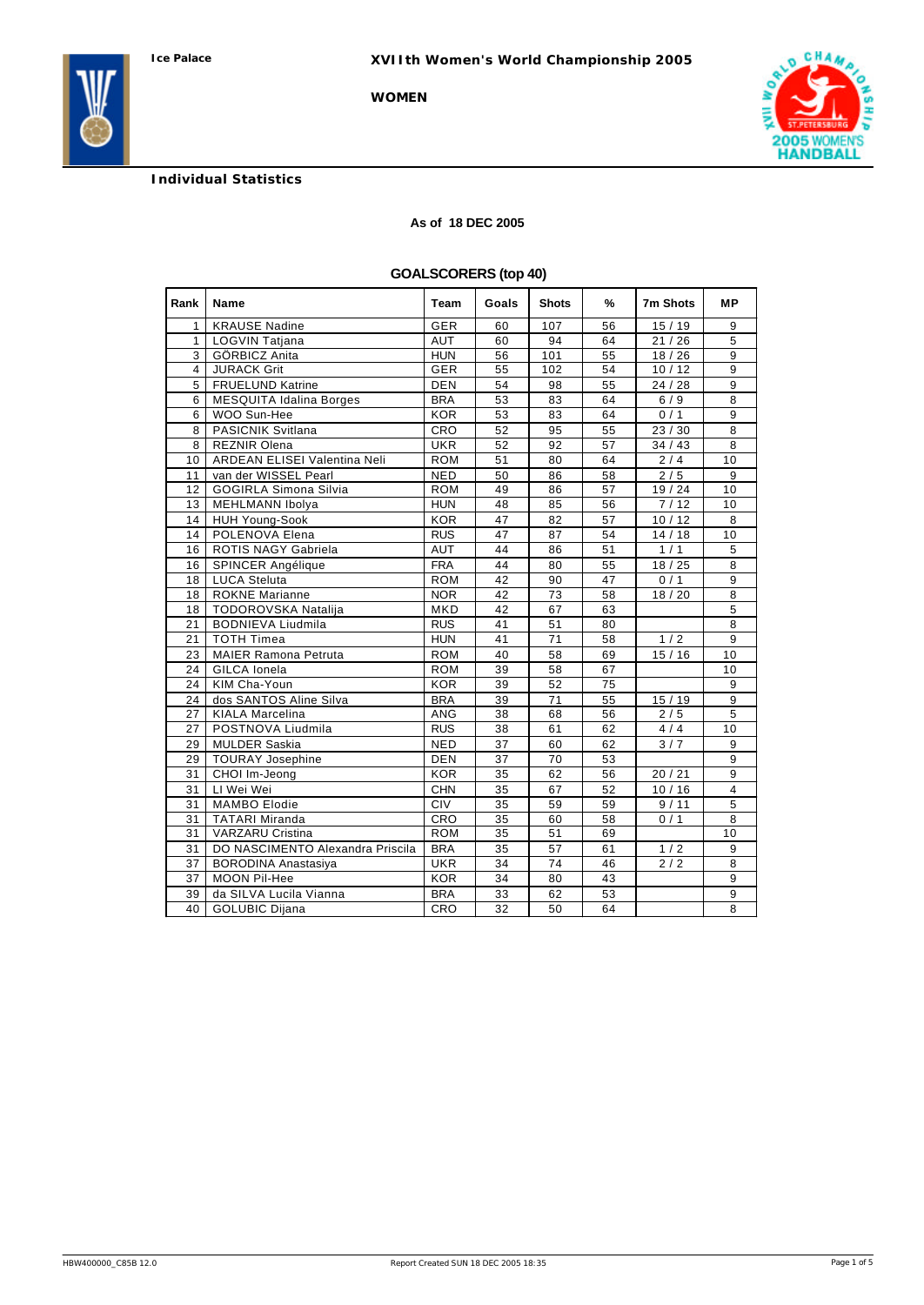# **Individual Statistics**

#### **As of 18 DEC 2005**

# **ASSISTS (top 40)**

| Rank            | Name                            | Team       | <b>Assists</b> | <b>MP</b>      |
|-----------------|---------------------------------|------------|----------------|----------------|
| 1               | SIUKALO Ganna                   | <b>UKR</b> | 43             | 8              |
| $\overline{2}$  | <b>JURACK Grit</b>              | <b>GER</b> | 42             | 9              |
| $\overline{2}$  | WÖRZ Nina                       | <b>GER</b> | 42             | 9              |
| 4               | <b>BRANDT Mette Vestergaard</b> | <b>DEN</b> | 39             | 10             |
| 5               | KIM Cha-Youn                    | <b>KOR</b> | 37             | 9              |
| 6               | POSTNOVA Liudmila               | <b>RUS</b> | 35             | 10             |
| 6               | da SILVA Lucila Vianna          | <b>BRA</b> | 35             | 9              |
| 8               | <b>GATZEL Roxana</b>            | <b>ROM</b> | 32             | 10             |
| 8               | HORLYKKE JORGENSEN Rikke        | <b>DEN</b> | 32             | 10             |
| 10              | <b>LUNDE Kristine</b>           | <b>NOR</b> | 31             | 8              |
| 10              | <b>TATARI Miranda</b>           | CRO        | 31             | 8              |
| 12 <sup>2</sup> | <b>HERBRECHT Sophie</b>         | <b>FRA</b> | 30             | 6              |
| 12              | PORTJANKO Julija                | <b>MKD</b> | 30             | 5              |
| 14              | <b>LUCA Steluta</b>             | <b>ROM</b> | 29             | 9              |
| 14              | VERGELYUK Maryna                | <b>UKR</b> | 29             | 8              |
| 16              | <b>BOEVA Klara</b>              | <b>MKD</b> | 28             | 5              |
| 16              | <b>BURGERS Natasja</b>          | <b>NED</b> | 28             | 9              |
| 16              | van der WISSEL Pearl            | <b>NED</b> | 28             | 9              |
| 19              | SPIRIDON Simona                 | AUT        | 27             | $\overline{5}$ |
| 20              | <b>KRAUSE Nadine</b>            | <b>GER</b> | 24             | 9              |
| 21              | <b>BRODSGAARD Karen</b>         | <b>DEN</b> | 23             | 10             |
| 21              | <b>BUJANOVA Olga</b>            | <b>MKD</b> | 23             | 5              |
| 21              | <b>GÖRBICZ Anita</b>            | <b>HUN</b> | 23             | 9              |
| 21              | ROTIS NAGY Gabriela             | <b>AUT</b> | 23             | 5              |
| 25              | <b>DEREPASKO Nataliya</b>       | <b>SLO</b> | 22             | 5              |
| 25              | dos SANTOS Aline Silva          | <b>BRA</b> | 22             | 9              |
| 27              | <b>HUH Young-Sook</b>           | <b>KOR</b> | 21             | 8              |
| 27              | LECUSANU Georgeta Narcisa       | <b>ROM</b> | 21             | 10             |
| 27              | MOON Pil-Hee                    | <b>KOR</b> | 21             | 9              |
| 30              | <b>FRUELUND Katrine</b>         | <b>DEN</b> | 20             | 9              |
| 30              | <b>MEHLMANN Ibolya</b>          | <b>HUN</b> | 20             | 10             |
| 30              | SPINCER Angélique               | <b>FRA</b> | 20             | 8              |
| 33              | DONGO Celine                    | <b>CIV</b> | 19             | 5              |
| 34              | CRVENKOSKA Biljana              | <b>MKD</b> | 18             | 5              |
| 34              | <b>GILCA</b> Ionela             | <b>ROM</b> | 18             | 10             |
| 34              | <b>KUDLACZ Karolina</b>         | POL        | 18             | 4              |
| $\overline{34}$ | POLTORATSKAYA Irina             | <b>RUS</b> | 18             | $\overline{7}$ |

Next 4 players were tied with 17

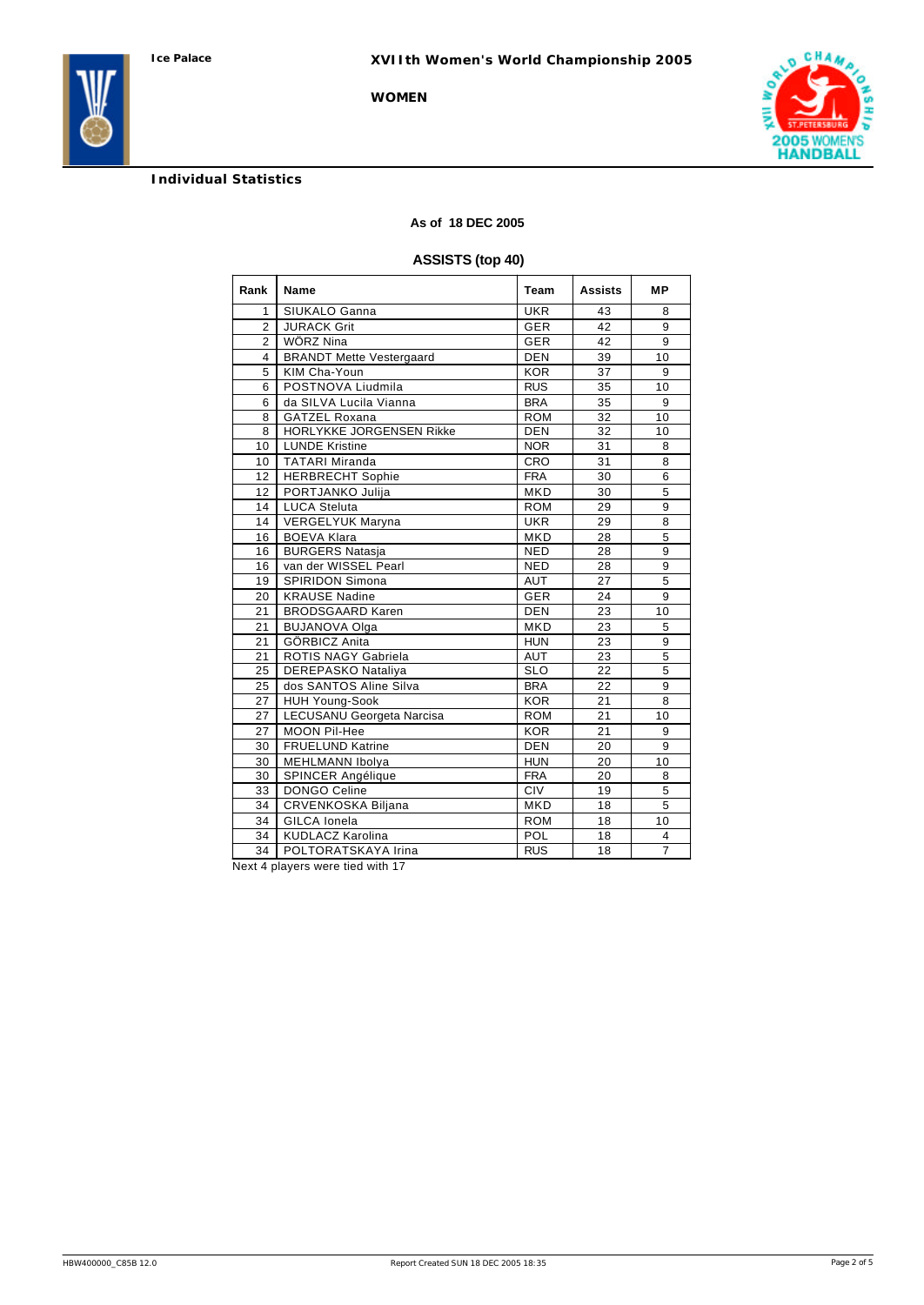

# **Individual Statistics**

### **As of 18 DEC 2005**

# **GOALS AND ASSISTS (top 40)**

| Rank           | Name                            | Team       | Goals +<br><b>Assists</b> | Goals           | Assists         | МP             |
|----------------|---------------------------------|------------|---------------------------|-----------------|-----------------|----------------|
| $\mathbf{1}$   | <b>JURACK Grit</b>              | <b>GER</b> | 97                        | 55              | 42              | 9              |
| $\overline{2}$ | <b>KRAUSE Nadine</b>            | <b>GER</b> | 84                        | 60              | 24              | 9              |
| 3              | GÖRBICZ Anita                   | <b>HUN</b> | 79                        | 56              | 23              | 9              |
| $\overline{4}$ | van der WISSEL Pearl            | <b>NED</b> | 78                        | 50              | 28              | 9              |
| 5              | KIM Cha-Youn                    | <b>KOR</b> | 76                        | 39              | 37              | 9              |
| 6              | <b>LOGVIN Tatjana</b>           | <b>AUT</b> | 75                        | 60              | 15              | 5              |
| $\overline{7}$ | <b>FRUELUND Katrine</b>         | <b>DEN</b> | 74                        | 54              | 20              | $\overline{9}$ |
| 8              | POSTNOVA Liudmila               | <b>RUS</b> | 73                        | $\overline{38}$ | $\overline{35}$ | 10             |
| 8              | WÖRZ Nina                       | <b>GER</b> | 73                        | 31              | 42              | 9              |
| 10             | <b>LUCA Steluta</b>             | <b>ROM</b> | 71                        | 42              | 29              | 9              |
| 11             | <b>HUH Young-Sook</b>           | <b>KOR</b> | 68                        | 47              | 21              | 8              |
| 11             | <b>MEHLMANN Ibolya</b>          | <b>HUN</b> | 68                        | 48              | 20              | 10             |
| 11             | da SILVA Lucila Vianna          | <b>BRA</b> | 68                        | 33              | 35              | 9              |
| 14             | <b>ROTIS NAGY Gabriela</b>      | <b>AUT</b> | 67                        | 44              | 23              | 5              |
| 15             | <b>TATARI Miranda</b>           | CRO        | 66                        | 35              | 31              | 8              |
| 16             | ARDEAN ELISEI Valentina Neli    | <b>ROM</b> | 64                        | 51              | 13              | 10             |
| 16             | <b>BRANDT Mette Vestergaard</b> | <b>DEN</b> | 64                        | 25              | 39              | 10             |
| 16             | SPINCER Angélique               | <b>FRA</b> | 64                        | 44              | 20              | 8              |
| 19             | <b>MESQUITA Idalina Borges</b>  | <b>BRA</b> | 63                        | 53              | 10              | 8              |
| 19             | <b>PASICNIK Svitlana</b>        | CRO        | 63                        | 52              | 11              | 8              |
| 21             | <b>GOGIRLA Simona Silvia</b>    | <b>ROM</b> | 62                        | 49              | 13              | 10             |
| 21             | <b>LUNDE Kristine</b>           | <b>NOR</b> | 62                        | 31              | 31              | 8              |
| 23             | HORLYKKE JORGENSEN Rikke        | <b>DEN</b> | 61                        | 29              | 32              | 10             |
| 23             | POLENOVA Elena                  | <b>RUS</b> | 61                        | 47              | 14              | 10             |
| 23             | SIUKALO Ganna                   | <b>UKR</b> | 61                        | 18              | 43              | 8              |
| 23             | dos SANTOS Aline Silva          | <b>BRA</b> | 61                        | 39              | 22              | 9              |
| 27             | WOO Sun-Hee                     | <b>KOR</b> | 60                        | 53              | $\overline{7}$  | 9              |
| 28             | <b>ROKNE</b> Marianne           | <b>NOR</b> | 58                        | 42              | 16              | 8              |
| 29             | <b>BOEVA Klara</b>              | <b>MKD</b> | 57                        | 29              | 28              | $\overline{5}$ |
| 29             | <b>GILCA</b> Ionela             | <b>ROM</b> | 57                        | 39              | 18              | 10             |
| 31             | <b>REZNIR Olena</b>             | <b>UKR</b> | 56                        | 52              | $\overline{4}$  | 8              |
| 32             | <b>BURGERS Natasja</b>          | <b>NED</b> | 55                        | 27              | 28              | 9              |
| 32             | <b>HERBRECHT Sophie</b>         | <b>FRA</b> | 55                        | 25              | 30              | 6              |
| 32             | MOON Pil-Hee                    | <b>KOR</b> | 55                        | 34              | 21              | 9              |
| 35             | DEREPASKO Nataliya              | <b>SLO</b> | 53                        | 31              | 22              | $\overline{5}$ |
| 36             | <b>KIALA Marcelina</b>          | <b>ANG</b> | 52                        | 38              | 14              | 5              |
| 37             | <b>TOTH Timea</b>               | <b>HUN</b> | 50                        | 41              | 9               | 9              |
| 38             | <b>VERGELYUK Maryna</b>         | <b>UKR</b> | 49                        | 20              | 29              | 8              |

Next 4 players were tied with 17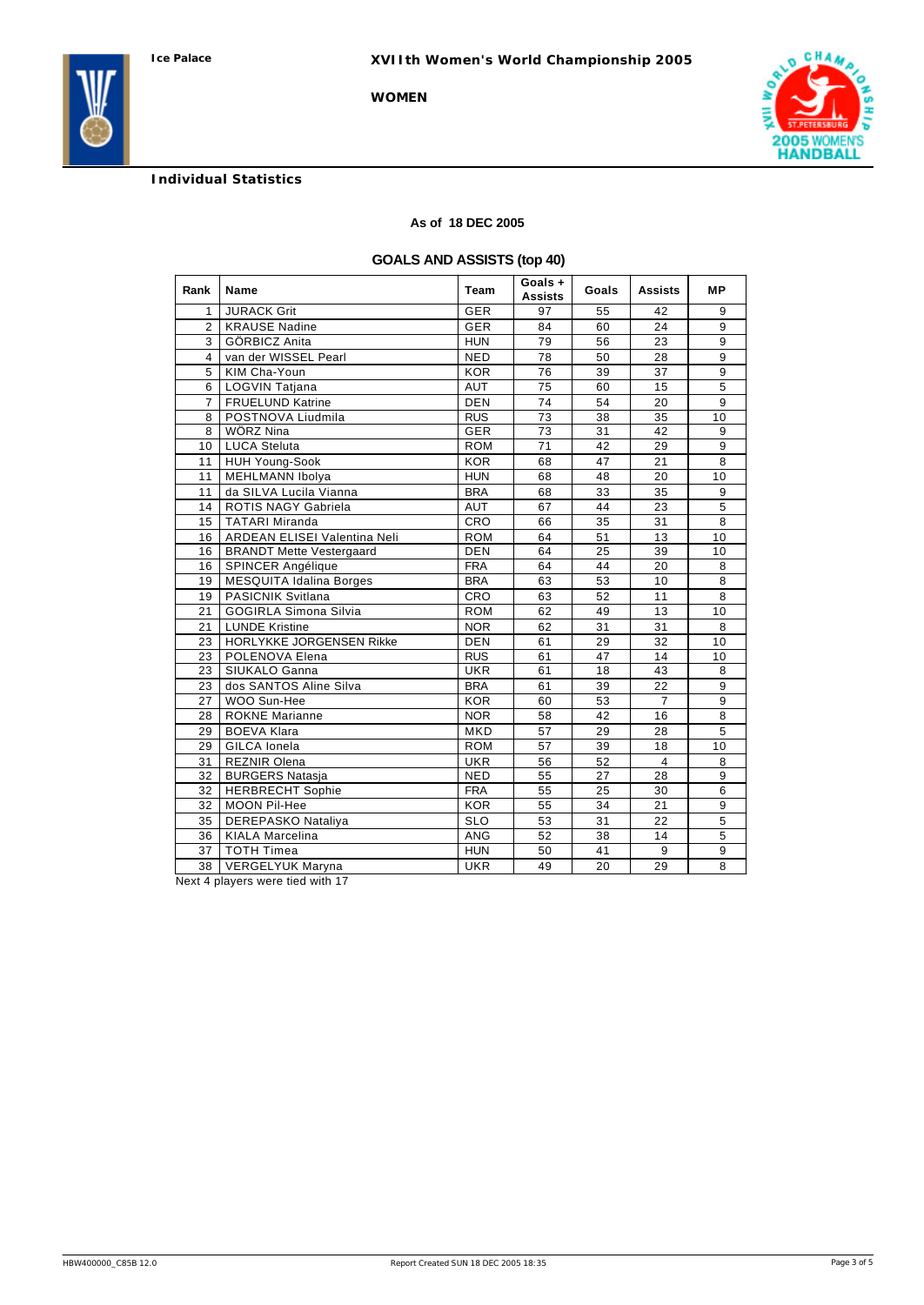

# **Individual Statistics**

### **As of 18 DEC 2005**

**WOMEN**

# **STEALS (top 20)**

| Rank          | Name                         |            | Total | Avg | МP |
|---------------|------------------------------|------------|-------|-----|----|
| 1             | GÖRBICZ Anita                | <b>HUN</b> | 20    | 2.2 | 9  |
| $\mathcal{P}$ | <b>MARENNIKOVA Ekaterina</b> | <b>RUS</b> | 17    | 1.7 | 10 |
| 3             | <b>HILSTER Joyce</b>         | <b>NED</b> | 13    | 1.4 | 9  |
| 3             | <b>MOON Pil-Hee</b>          | <b>KOR</b> | 13    | 1.4 | 9  |
| 5             | van der WISSEL Pearl         | <b>NED</b> | 12    | 1.3 | 9  |
| 6             | <b>BRADEANU Aurelia</b>      | <b>ROM</b> | 11    | 1.1 | 10 |
| 6             | NANDA KOUAKAM Carole         | <b>CMR</b> | 11    | 2.2 | 5  |
| 6             | <b>VERGELYUK Maryna</b>      | <b>UKR</b> | 11    | 1.4 | 8  |
| 9             | KIM Cha-Youn                 | <b>KOR</b> | 10    | 1.1 | 9  |
| 9             | SIUKALO Ganna                | <b>UKR</b> | 10    | 1.3 | 8  |
| 9             | VISSER Maura                 | <b>NED</b> | 10    | 1.1 | 9  |
| 9             | WOO Sun-Hee                  | <b>KOR</b> | 10    | 1.1 | 9  |
| 13            | <b>BRODSGAARD Karen</b>      | <b>DEN</b> | 9     | 0.9 | 10 |
| 13            | <b>KIALA Marcelina</b>       | <b>ANG</b> | 9     | 1.8 | 5  |
| 13            | <b>LUCA Steluta</b>          | <b>ROM</b> | 9     | 1.0 | 9  |
| 13            | LYAPINA Nataliya             | <b>UKR</b> | 9     | 1.1 | 8  |
| 13            | <b>ROTIS NAGY Gabriela</b>   | <b>AUT</b> | 9     | 1.8 | 5  |
| 13            | <b>VARZARU Cristina</b>      | <b>ROM</b> | 9     | 0.9 | 10 |

Next 10 players were tied with total of 8

# **BLOCKED SHOTS (top 20)**

| Rank           | <b>Name</b>                     | Team       | Total | Avg | <b>MP</b> |
|----------------|---------------------------------|------------|-------|-----|-----------|
| 1              | ROMENSKAYA Oxana                | <b>RUS</b> | 30    | 3.3 | 9         |
| 2              | dos SANTOS Aline Silva          | <b>BRA</b> | 21    | 2.3 | 9         |
| 3              | <b>MELBECK Stefanie</b>         | <b>GER</b> | 16    | 1.8 | 9         |
| $\overline{4}$ | <b>ANDERSEN Ditte</b>           | <b>DEN</b> | 15    | 1.7 | 9         |
| 4              | POLENOVA Elena                  | <b>RUS</b> | 15    | 1.5 | 10        |
| 6              | <b>KINDL Gabriella</b>          | <b>HUN</b> | 14    | 1.8 | 8         |
| 7              | <b>BRODSGAARD Karen</b>         | <b>DEN</b> | 13    | 1.3 | 10        |
| 7              | <b>HILMO Elisabeth</b>          | <b>NOR</b> | 13    | 1.6 | 8         |
| 7              | <b>LUCA Steluta</b>             | <b>ROM</b> | 13    | 1.4 | 9         |
| 7              | <b>SPIRIDON Simona</b>          | <b>AUT</b> | 13    | 2.6 | 5         |
| 7              | VISSER Maura                    | <b>NED</b> | 13    | 1.4 | 9         |
| 12             | <b>BRADEANU Aurelia</b>         | <b>ROM</b> | 12    | 1.2 | 10        |
| 13             | <b>THOMSEN Lene</b>             | <b>DEN</b> | 10    | 1.1 | 9         |
| 14             | <b>ALTHAUS Anja</b>             | <b>GER</b> | 9     | 1.0 | 9         |
| 14             | <b>FRESER Anja</b>              | <b>SLO</b> | 9     | 1.8 | 5         |
| 14             | <b>HOVIND JOHANSEN Anette</b>   | <b>NOR</b> | 9     | 1.1 | 8         |
| 14             | de OLIVEIRA Alessandra Medeiros | <b>BRA</b> | 9     | 1.0 | 9         |
| 18             | <b>LAMEIN Diane</b>             | <b>NED</b> | 8     | 0.9 | 9         |

Next 7 players were tied with total of 7